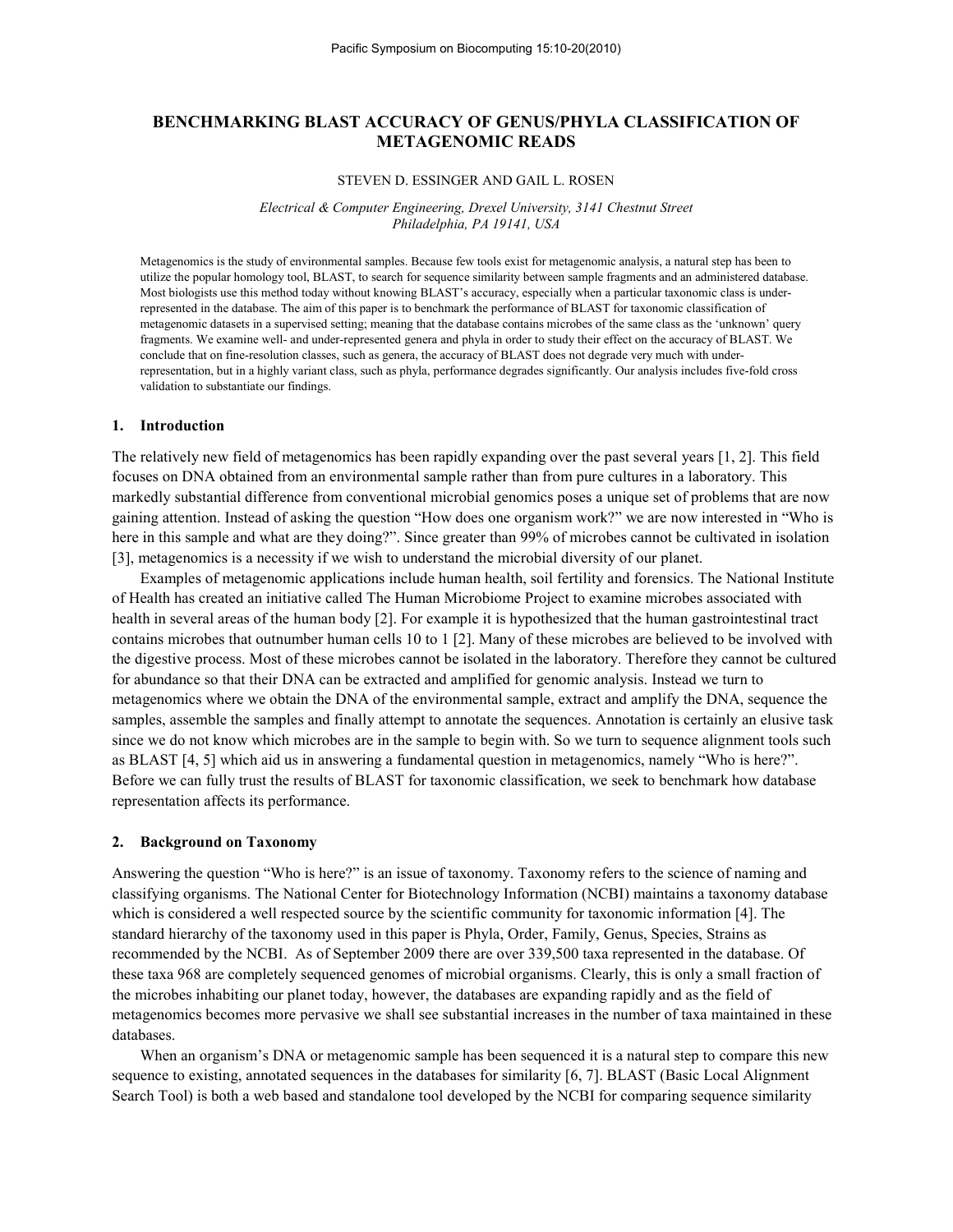between two nucleotide or protein sequences [5]. The most popular way researchers use the tool is to input a sequence as a query against the public sequence databases which include NCBI Taxonomy (http://www.ncbi.nlm.nih.gov/Taxonomy/). BLAST returns sequences that are similar to the input query. BLAST will attempt to align the query with the sequences in the databases and then issue a statistical report to provide a level of confidence in the alignment. BLAST is actively maintained by the NCBI and can be found here (http://blast.ncbi.nlm.nih.gov/Blast.cgi).

 The first alignment in the report returned by BLAST is supposedly the sequence in the database with the greatest similarity to the query sequence. When the query sequence is small (e.g.  $<$  500bp), BLAST tends to produce multiple ambiguous top-hits. It has been found that the closest BLAST hit is often not the nearest-neighbor [8]. Generally speaking, microbiologists rely on the BLAST results without question [9, 10, 11]. Researchers have now begun to analyze and compare the performance of BLAST for metagenomic datasets. The findings are indicating that classifying genome sequence fragments based on the best BLAST hit only yield reliable results if there are close relatives represented in database for comparison [12, 13].

### **3. Method**

A total of 635 distinct microbial strains downloaded in 2008 from the NCBI Genbank database were considered for our experiments. We have found that each of the 635 strains in our database can be classified to one of 19 different phyla and 272 different genera. In order to partition the database for our experiments we decided to focus on two well-represented and two under-represented classes each for the levels of phyla and genus. Thus two separate experiments were performed; one for the level of phyla and the other for genus. Table 1 shows the composition of each class for each experiment.

Table 1. The class composition for the phyla and genus five-fold cross validation experiments are provided below. A total of 463 strains were included in the phyla experiment. We chose to use two phyla having well-representation and two having under-representation in the database. For example, Proteobacteria (well) accounted for 315 (68%) of the 463 strains included in the experiment. These strains were partitioned into five groups each containing 63 strains. The remaining three classes were partitioned in the same manner ensuring that approximately 20% of the strains belonging to the class were in each group. The first group from all four classes was combined and BLAST against the remaining four groups. This procedure was repeated five times so that each group was used for query once. An identical procedure was used at for the genus experiment.

| Phyla                  |                  |                              |                                               |                     |                   |  |  |  |
|------------------------|------------------|------------------------------|-----------------------------------------------|---------------------|-------------------|--|--|--|
| Total Strains $-463$   |                  |                              | Database $(80\%) - 370$                       | Query $(20\%) - 93$ |                   |  |  |  |
| Well-Represented       |                  |                              | Under-Represented                             |                     |                   |  |  |  |
| Class                  | $#$ of Strains   | # Queries Sampled            | Class                                         | $#$ of Strains      | # Queries Sampled |  |  |  |
| Proteobacteria (well1) | 315 (68%)        | Crenarchaeota (under1)<br>63 |                                               | 15(3%)              |                   |  |  |  |
| Fermicutes (well2)     | 116 (25%)        | 23<br>Tenericutes (under2)   |                                               | 17 (4%)             | 4                 |  |  |  |
|                        |                  |                              | Genus                                         |                     |                   |  |  |  |
| Total Strains $-64$    |                  |                              | Database $(80\%) - 51$<br>Query $(20\%) - 13$ |                     |                   |  |  |  |
|                        | Well-Represented |                              | Under-Represented                             |                     |                   |  |  |  |
| Class                  | $#$ of Strains   | # Queries Sampled            | <b>Class</b>                                  | $#$ of Strains      | # Queries Sampled |  |  |  |
| Steptococcus (well1)   | $26(40\%)$       |                              | Yersinia (under1)                             | 10(16%)             |                   |  |  |  |
| Staphylococcus (well2) | 18 (28%)         | 4                            | 10(16%)<br>Synechococcus (under2)             |                     |                   |  |  |  |

 The two well-represented classes were chosen to be the two classes at each level that contained the greatest amount of microbial strains. For example, the phyla class Proteobacteria contained 315 strains out of the 635 strains in the overall database. The two under-represented classes were chosen arbitrarily so that they each contain no more than 20 strains. Many classes in the database contained only 1 strain; however the five-fold cross validation statistical measure necessarily requires that we have a minimum of 5 strains. We chose under-represented classes containing 10 to 17 strains as shown in Table 1.

 The five-fold cross validation experiments proceeded as the following for phyla using 500bp query fragments. The identical procedure was followed for the level of genus thus yielding two separate experiments. The distribution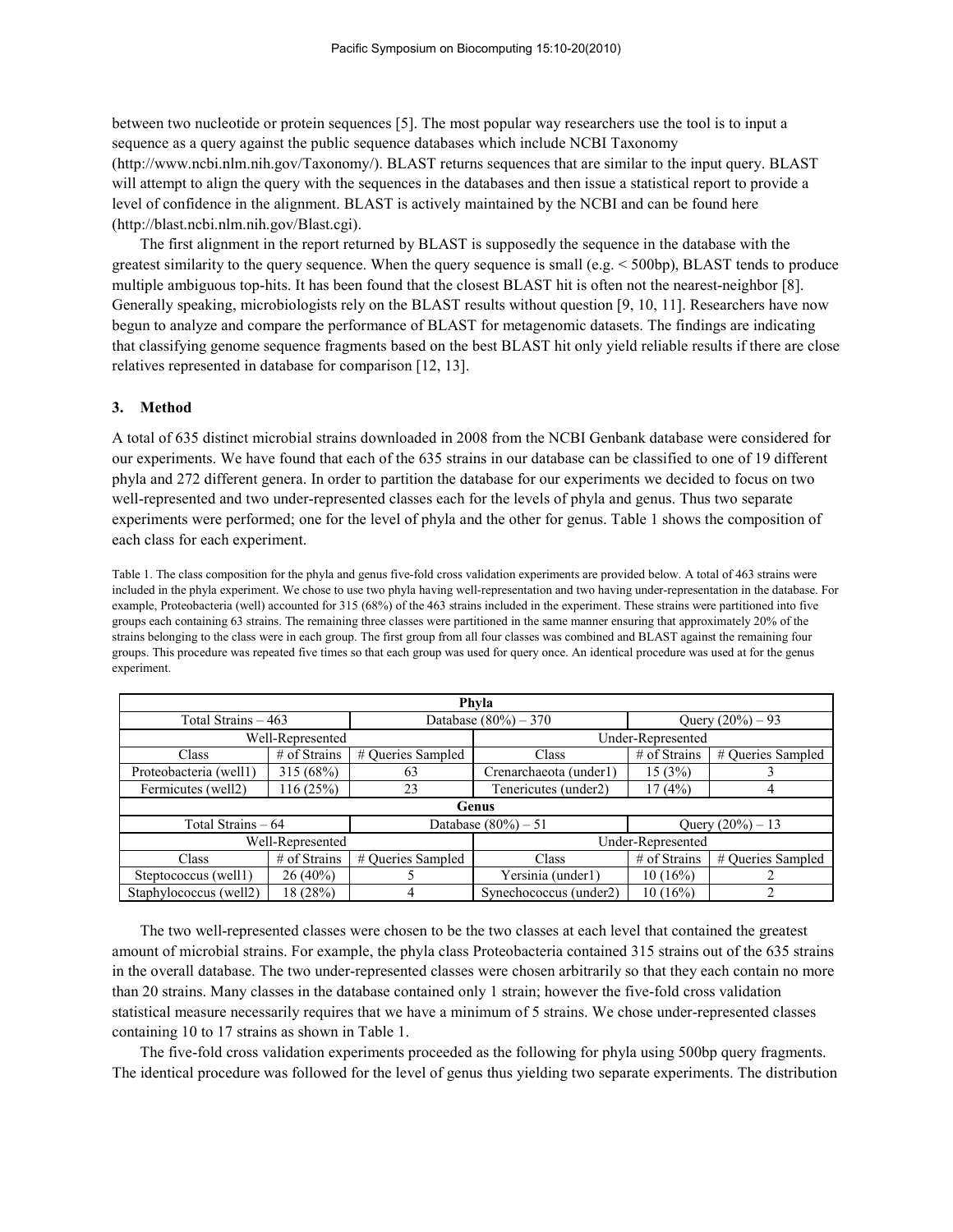of the classes for the experiments can be found in Table 1. To measure the possible effect of class bias, we also performed an equal class representation experiment at the phyla level as discussed in the results section.

 Since we have chosen five-fold cross validation, we randomly partitioned the strains from each class into five groups. The first group from each class was combined to create a set of query strains. To simulate a metagenomics dataset obtained using the next generation of 454 pyrosequencing technology [14], each query strain's genome was randomly sampled extracting 100 fragments each 500bp in length. Each fragment was annotated with its membership class so that we could determine if BLAST correctly matched the fragment. These sampled fragments were used as queries for BLAST sequence alignment. The whole-genomes of the remaining strains were used to construct the BLAST training database in which BLAST would attempt to align against the query sequences. For example, in the phyla experiment, 93x100 (20%) query fragments were BLAST against a database of 370 (80%) whole-genomes comprised of the remaining strains belonging to the 4 phyla. The percent accuracy is calculated as the number of query fragments correctly identified by BLAST over the total number of query fragments. This procedure was repeated a total of five repetitions so that each strain was in the query test set once. The results from the five partitions were averaged and the standard deviation was calculated. A survey of cross validation methods can be found from these sources [15, 16, 17].

 BLAST may potentially return multiple ambiguous hits meaning that all of the top scores returned have the same statistical expect value (e-value). In these instances all of the aligned sequences must be from the true taxonomic class otherwise the BLAST result was marked incorrect for the corresponding query sequence. Additionally, BLAST may not return a report for a query sequence that it has determined to be a low-complexity region. In these few instances we marked the query as incorrect. While this filter may be turned off we've found that BLAST consumes significantly more resources; therefore we've chosen to leave it in the default setting.

#### **4. Results**

#### *4.1 Well/Under Representation Experiments*

The results of the two cross-validation experiments with well/under representation are summarized in Table 2. Each experiment had four classes; two classes that were well-represented by strains in the dataset and two classes that were under-represented. The percent accuracy is the number of strain fragments that BLAST matched with the correct class over the total number of fragments. The average score reported is the average of all five repetitions of the cross validation experiment. The standard deviation is calculated in a similar manner. Individual scores for each repetition, for all experiments are provided in Appendix A.1.

 In addition to the percent accuracy of BLAST across all strains for each experiment, Table 2 lists the accuracy of BLAST on the four individual classes as well as the accuracy on the combined well and under represented classes. Each of these combined groups contains two classes.

Table 2. The percent accuracy scores of BLAST for the genus and phyla experiments are provided below. BLAST was marked correct if it matched the query fragment to the correct class and incorrect otherwise. It was also marked incorrect if it provided multiple ambiguous hits whereupon these hits belonged to two or more different classes. The percent accuracy for each cross validation repetition is the number of correct matches over the total number of query fragments. The percent accuracy scores over all five repetitions were average and are provided below along with the standard deviation of scores.

| Percent Accuracy |            | All   | Well  | Well 1 | Well 2 | Under | Under | Under 2 |
|------------------|------------|-------|-------|--------|--------|-------|-------|---------|
| 500bp Genus      | AVG        | 95.87 | 96.60 | 95.65  | 97.87  | 94.15 | 96.90 | 91.40   |
|                  | <b>STD</b> | 2.10  | 3.10  | 4.91   | 3.03   | 3.57  | 4.56  | 8.51    |
| 500bp Phyla      | AVG        | 87.21 | 90.06 | 92.67  | 83.01  | 48.74 | 36.80 | 59.38   |
|                  | <b>STD</b> | 2.29  | 2.30  | 0.79   | 7.80   | 9.64  | 16.43 | 14.52   |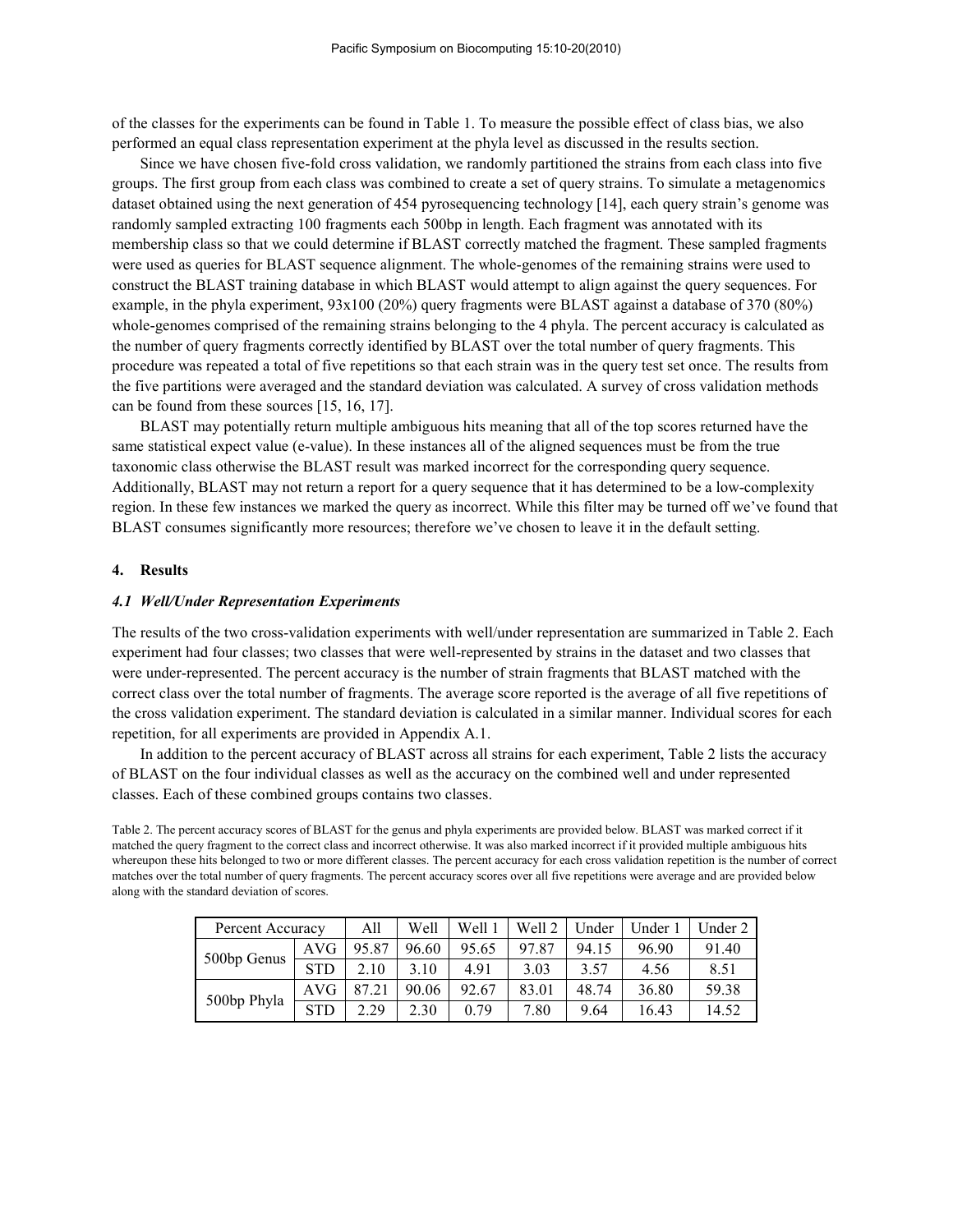

Figure 1. This bar graph illustrates the data provided in Table 2. All four classes in the genus experiment exhibited similar percent accuracy scores. However, there is a clear difference in percent accuracy between the well- and under-represented classes in the phyla experiment. We've found that this is due in part to the genus level having less diversity than the phyla level.

All seven different scores for percent accuracy are plotted against the two experiments in Figure 1. The trend across the two experiments indicates that accuracy increasingly diminishes moving from 500bp genus to 500bp phyla. It is evident from Figure 1 that the percent accuracy of all strains for each experiment is highly dependent on the accuracy of BLAST correctly identifying the fragments belonging to strains having membership in the underrepresented classes. This is evident from the disparity between the under-represented scores for genus and phyla. Genus under-represented has an accuracy nearly 40% higher than the phyla under-represented group. Predictably, genus percent accuracy for all strains is nearly 10% higher than phyla.

## *4.1.1 Phyla*

There were a total of 463 strains considered in the phyla experiments. Each cross-validation repetition consisted of 93 (20%) strains chosen at random without replacement to BLAST against the remaining 370 (80%) strains in the dataset (see Table 1). Accordingly, every strain in the dataset was used as a test strain once. Each test strain was sampled randomly 100 times; each sample consisted of a fragment 500bp in length. These 100 fragments were used in place of the test strain. The phyla experiment shows that well-represented strains scored approximately 40% higher than under-represented strains.

 Strains belonging to the under-represented class Crenarchaeota were misclassified 78% on average. These misclassified fragments were frequently matched with strains belonging to the well-represented phyla. For example, BLAST classified 74% of fragments belonging to *Pyrobaculum aerophilum* to Proteobacteria (well) rather than Crenarchaeota (under) as expected.

 In general, when BLAST misclassified fragments, 5% of the misclassifications belonged to a strain in the under-represented classes. Of the remaining 95% misclassified fragments, approximately 72% of the misclassifications went to strains belonging Proteobacteria (well) alone. This is similar to chance since the database is comprised of 93.3% well-represented strains. Furthermore, Proteobacteria (well) makes up for about 73% of the combined well-represented classes. Generally speaking, BLAST frequently confused under-represented fragments with well-represented phyla.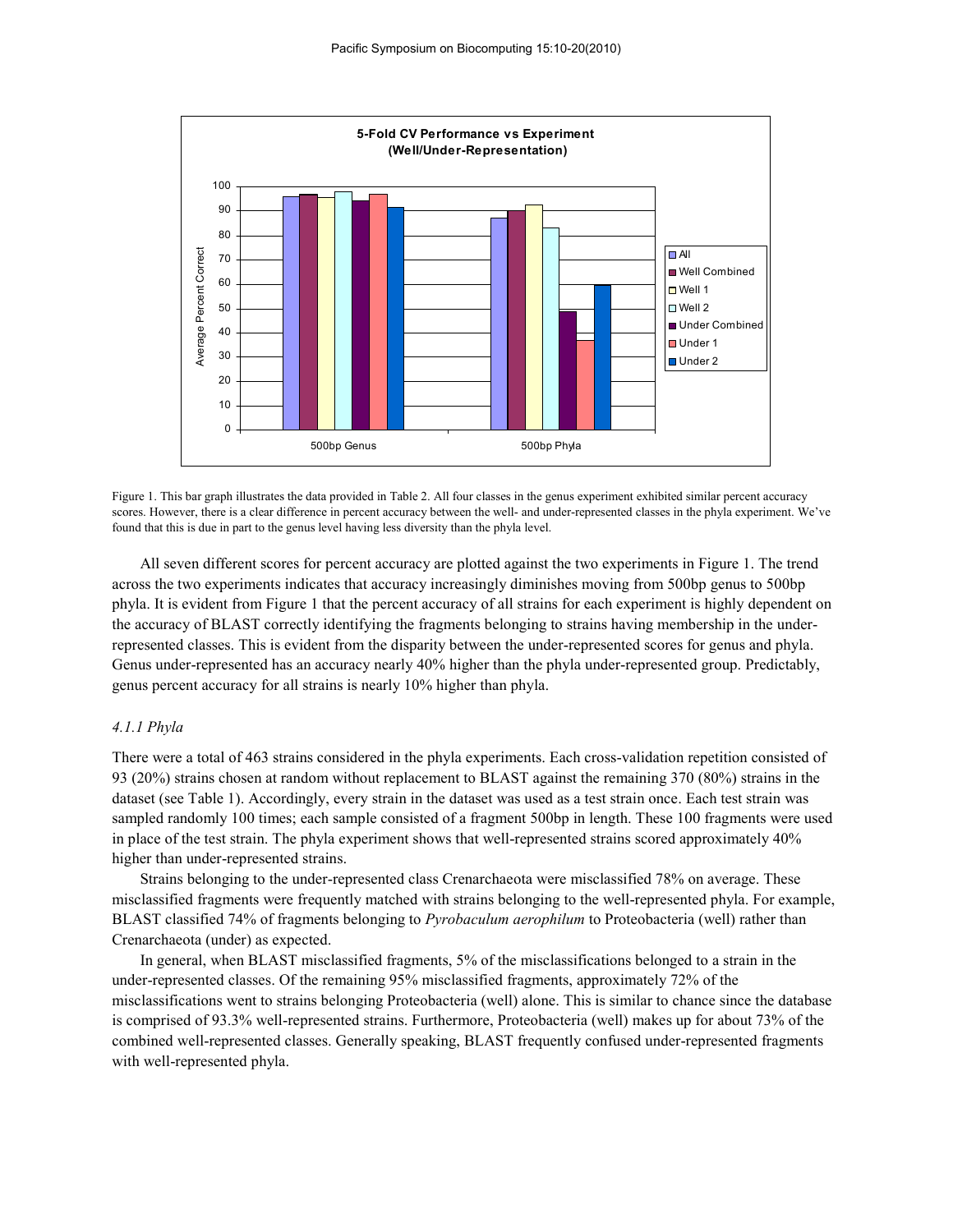## *4.1.2 Genus*

There were a total of 64 strains considered in the genus experiments. Each cross-validation repetition consisted of 13 (20%) strains chosen at random without replacement to BLAST against the remaining 51 (80%) strains in the dataset (see Table 1). Accordingly, every strain in the dataset was used as a test strain once. Each test strain was sampled randomly 100 times; each sample consisted of a fragment 500bp in length. The genus experiment shows that wellrepresented strains scored marginally higher than under-represented strains.

 BLAST misclassified 25% of *Synechococcus CC9311* (under) 500bp fragments with strains belonging to the other three genera. 76% of these misclassifications went to a well-represented genus. When BLAST misclassified a fragment 21% of the misclassifications belonged to strains in the under-represented classes. Of the remaining 79% misclassified fragments, 48% went to strains belonging to the well-represented to Staphylococcus (well) alone. Generally speaking, BLAST frequently confused under-represented fragments with well-represented genus.

### *4.2 Equal Representation Experiments*

The result of the phyla cross validation experiment with equal class representation is presented in Table 3. A dataset consisting of 60 strains was constructed to have equal representation among the four phyla classes. 15 strains were randomly sampled from each class from our original phyla dataset of 463 strains. Each cross-validation repetition consisted of 12 (20%) strains chosen at random without replacement to BLAST against the remaining 48 (80%) strains in the dataset (see Appendix A.2). Accordingly, every strain in the dataset was used as a test strain once. Each test strain was sampled randomly 100 times; each sample consisted of a fragment 500bp in length. These 100 fragments were used in place of the test strain.

Table 3. The result of the equal-representation cross validation experiment is provided below. The first score column is the percent accuracy of BLAST for all four classes while the four columns to the right, labeled with the phyla's abbreviated name, refer to the individual scores for each class considered in this experiment. These are the same four phyla considered in the well/under represented experiment except now we have selected 15 strains from each class for this experiment so that each repetition will have equal-representation among the four classes in the database. The cross validation procedure used here is identical to the one used for the well/under experiments.

| Percentages |            | All   | Prot  | Firm  | Cren                          | Ten   |
|-------------|------------|-------|-------|-------|-------------------------------|-------|
| 500bp Phyla | AVG        | 63.75 |       |       | 73.33   61.53   53.46   66.67 |       |
|             | <b>STD</b> | 8.23  | 13.88 | 10.35 | 10.78                         | 13.44 |



Figure 2. This bar graph illustrates the data provided in Table 3. The four classes in the equal-representation experiment have percent accuracy performance much more similar to one another than in the well/under representation experiment. This finding indicates that class composition in the database affects the performance of BLAST with well-represented classes having higher accuracy than under-represented classes.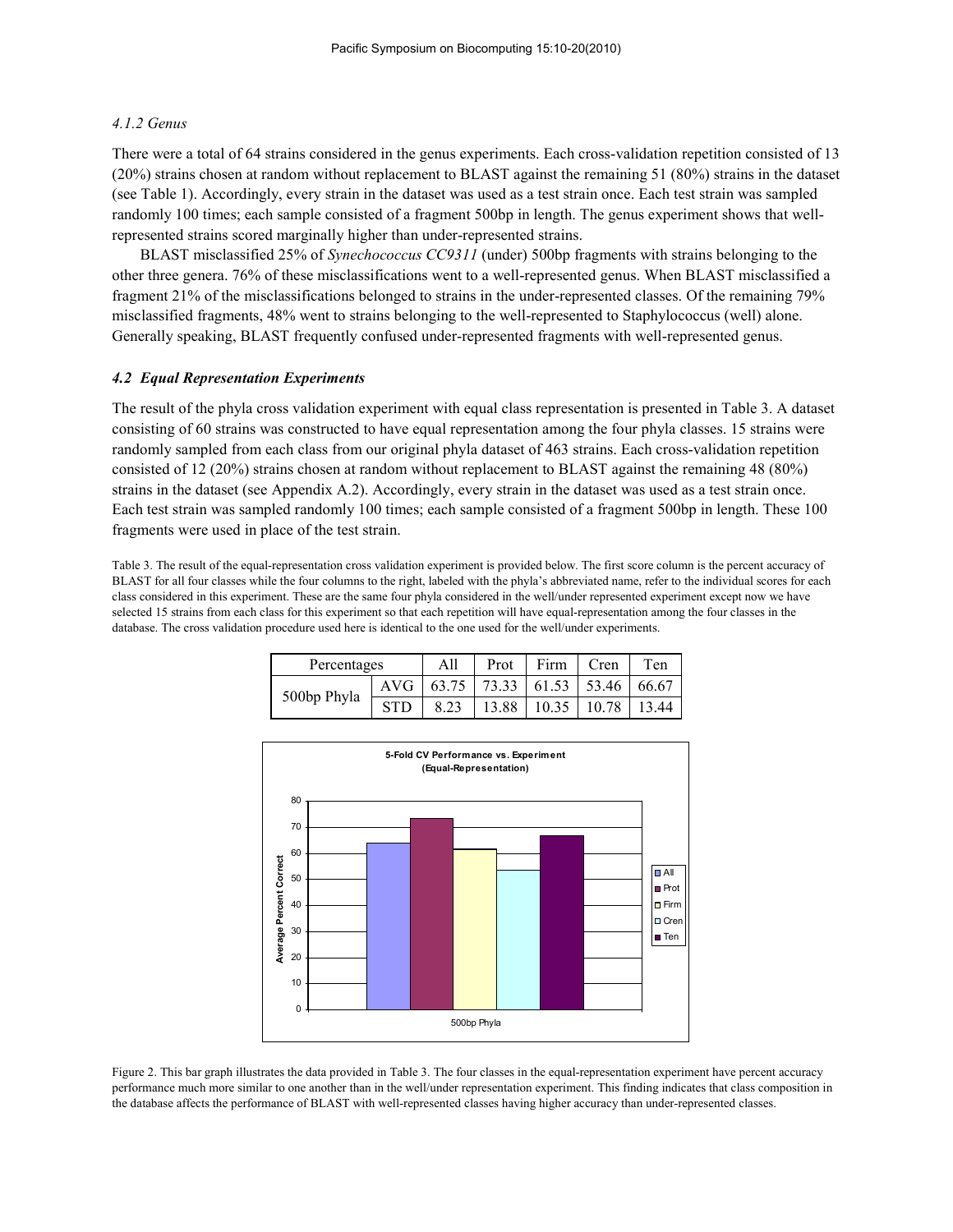The average percent accuracy for the experiment is shown in Figure 2. The overall percent accuracy decreased by ~25% from the well/under represented phyla experiment while the standard deviation increased from ~2.5% to  $\sim$ 8%. The percent accuracy decrease is mostly contributed to the decrease in accuracy ( $\sim$ 29%) of Proteobacteria. The increase in standard deviation is also most significantly affected by Proteobacteria whose standard deviation increased by ~14%. This increase was expected since Proteobacteria was considered a well-represented class in the previous experiments and we've found that variance decreases with increasing representation.

## **5. Discussion**

It is clear from our experiments that the accuracy of BLAST is highly dependent on the composition of the training database. The well/under phyla experiment confirmed that the well-represented classes have nearly 40% higher accuracy than the under-represented classes. Still BLAST is performing much better than chance on all classes. For phyla (500bp) we see that Proteobacteria (well) scored 92.67%. With a database composition of 252/370 we confirm that this score is much higher than chance which would be about 68%. This can also be verified for underrepresented classes. For instance BLAST scored 59.38% for Tenericutes (under). Given its database composition we would expect a percent accuracy of 14/370 or 3.7% by chance.

 Upon further examination of the database's composition we observe the ratio of well to under-represented strains in the phyla database is nearly 14:1 (Figure 3). Incidentally, by chance, if we rolled a die we would expect BLAST to classify a strain to a well-represented class 14/15 or 93.3% percent of the time. While we found through our experiments that BLAST is able to classify much better than chance, the allocation of BLAST misclassifications follows a different trend. For example, in the phyla experiments when BLAST misclassified a fragment  $\sim$  95% (nearly chance) of the fragments were assigned to a well-represented class.



Figure 3. The pie charts above show the class composition for both the phyla and genus well/under experiments. The well-represented classes in the phyla experiment had nearly 40% higher percent accuracy scores than the under-represented classes. The difference in percent accuracy scores between the classes in the genus experiment was marginal.

These trends are also reflected in the genus experiments. For example for genus (500bp) we find that Streptococcus (well) scored 96.6%. By chance we would observe 21/51 or 41.1% accuracy. For Yersinia (under) BLAST scored 91.4% while a score by chance would be 8/51 or 15.6%. As shown in Figure 3 the genus database composition is about 2.2:1 predicting that BLAST would classify a strain to a well-represented class about 69% of the time by chance. This is reflected in the allocation of BLAST misclassifications where about 76% of the BLAST misclassified fragments went to a well-represented class.

 The chart in Figure 1 indicates that the genus experiment outperformed the phyla experiment. We hypothesized that this was due to the difference in the well/under database composition (Figure 3) between the sets of experiments. Since the phyla under-represented composition is only 7% of the entire database as opposed to 31% for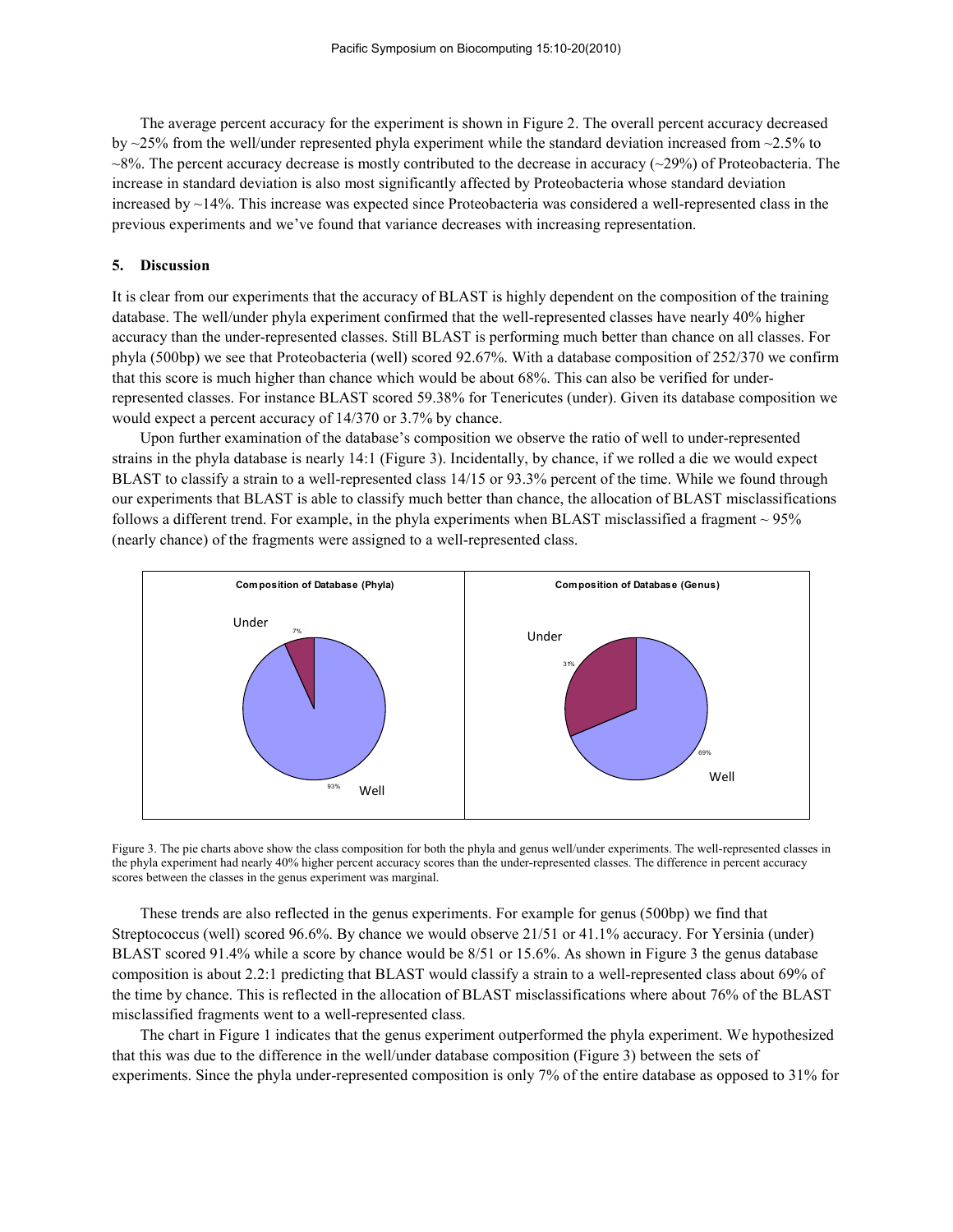the genus experiments, we wanted to find out if phyla overall percent accuracy score would approach the scores for the genus experiments if we increased the percent composition of phyla's under-represented classes.

 We conducted the equal-representation experiment among the four classes at the phyla level to further test for compositional bias. The results show that the scores for the two under-represented classes increased while the scores for the two well-represented classes decreased substantially resulting in similar performance for all 4 phyla classes. Therefore we find that class composition size affects performance; improvement for the well-represented classes and degraded accuracy for under-represented classes. Proteobacteria's (well1) percent accuracy decreased 29% while Firmicutes (well2) decreased 22%. We infer that strains belonging to the genus level have less diversity than at the phyla level since there was such a substantial decrease in scores at the phyla level when the dataset was reduced to the size of the under-represented genus classes. There is proof to show that 16s rRNA sequences have 6% divergence at the genus level and 3% for species so we infer that this percentage is higher at the phyla level [18].

 The standard deviation for classes in the phyla well/under represented experiment is shown in Figure 4. It is clear that class size has a significant effect on the standard deviation of percent accuracy scores. Proteobacteria with 252 strains had a standard deviation of 0.79% while Crenarchaeota with 12 strains had a standard deviation of 16.43%. The overall standard deviation for phyla increased from 2.29% to 8.23% moving from the well/under represented to the equally represented experiment. Database composition remains an important consideration in BLAST experiments in addition to the certainly of class labels.



Figure 4. The bar graph above shows the standard deviations of BLAST's percent accuracy for each class over all five repetitions in the phyla well/under represented experiment. This graph clearly shows that for phyla the standard deviation of percent accuracy scores reported from BLAST decreases with increasing examples in the database.

### **6. Conclusion**

Several five-fold cross validation experiments were examined in this study. Our analysis has shown that database composition contributes substantially to the accuracy of the BLAST algorithm. Overall we've found that the standard deviation of percent accuracy scores decreases with increasing class representation in the database. We've also demonstrated that BLAST performs much better than chance even when representation in the database is much smaller than the majority as shown in the phyla experiments. However, when BLAST misclassifies a fragment, it appears to assign the fragment by chance.

As shown in Figure 1 the genus experiment scored higher than the phyla experiment. We've shown through our equal-representation phyla experiment that this marked difference is most likely attributed to the genus level having better definition and less diversity than the phyla level. The study demonstrates the intuitive result that a user of BLAST would want to build a database having as much representation as possible to increase accuracy and decrease the standard deviation of scores. As the numbers from the experiments show, the output of BLAST is clearly not always the correct match and we suggest the use of additional, external information to form a consensus of matches.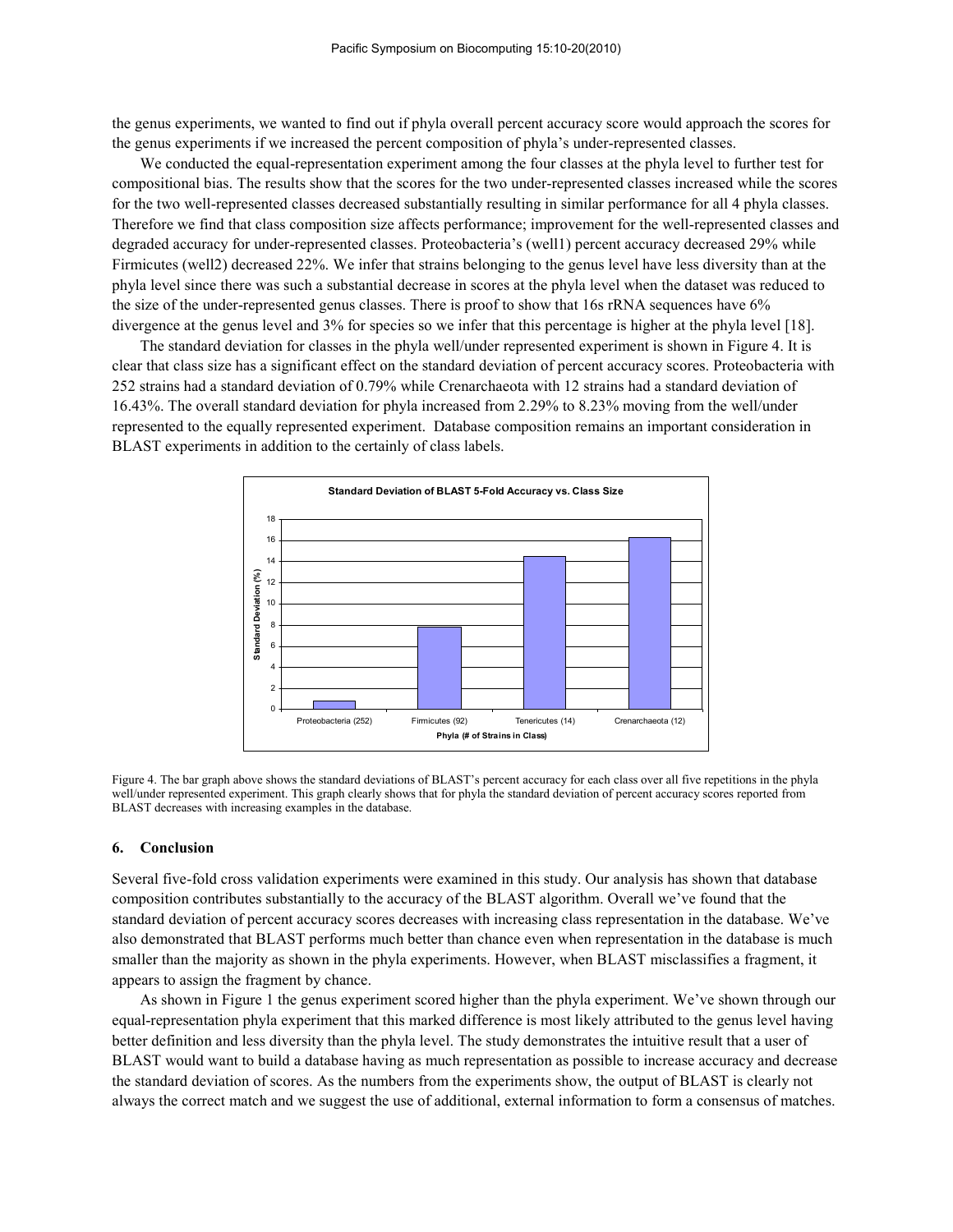# **Acknowledgments**

The work in this paper was supported by the National Science Foundation CAREER award #0845827.

# **Appendix**

# *A.1 CV Results - Well/Under Representations*

Table 4. Results of the well/under cross validation experiment at the genus level, 500bp fragments

| Genus Results – 500bp                       |    |            |       |  |  |  |  |
|---------------------------------------------|----|------------|-------|--|--|--|--|
| <b>Overall Dataset</b>                      |    |            |       |  |  |  |  |
| Training<br>% Correct<br>Test<br>Repetition |    |            |       |  |  |  |  |
|                                             | 51 | 13         | 97.15 |  |  |  |  |
| 2                                           | 51 | 13         | 93.23 |  |  |  |  |
| 3                                           | 51 | 13         | 98.62 |  |  |  |  |
| 4                                           | 52 | 12         | 94.67 |  |  |  |  |
| 5                                           | 51 | 13         | 95.69 |  |  |  |  |
|                                             |    | <b>AVG</b> | 95.87 |  |  |  |  |
|                                             |    | <b>STD</b> | 2.10  |  |  |  |  |

|                      | <b>Genus Well-Represented</b> |                |             |                | <b>Genus Under-Represented</b> |                |             |  |
|----------------------|-------------------------------|----------------|-------------|----------------|--------------------------------|----------------|-------------|--|
|                      | Combined                      |                |             |                | Combined                       |                |             |  |
| Repetition           | # Training                    | # Test         | $%$ Correct | Repetition     | # Training                     | # Test         | % Correct   |  |
| 1                    | 35                            | 9              | 99.00       | 1              | 16                             | $\overline{4}$ | 93.00       |  |
| $\overline{2}$       | 35                            | 9              | 93.44       | $\overline{2}$ | 16                             | $\overline{4}$ | 92.75       |  |
| $\overline{3}$       | 35                            | 9              | 99.11       | 3              | 16                             | $\overline{4}$ | 97.50       |  |
| $\overline{4}$       | 36                            | 8              | 93.00       | $\overline{4}$ | 16                             | $\overline{4}$ | 98.00       |  |
| 5                    | 35                            | 9              | 98.44       | 5              | 16                             | $\overline{4}$ | 89.50       |  |
|                      |                               | <b>AVG</b>     | 96.60       |                |                                | <b>AVG</b>     | 94.15       |  |
|                      |                               | <b>STD</b>     | 3.10        |                |                                | <b>STD</b>     | 3.57        |  |
| <b>Streptococcus</b> |                               |                |             | Yersinia       |                                |                |             |  |
| Repetition           | # Training                    | # Test         | % Correct   | Repetition     | $#$ Training                   | # Test         | % Correct   |  |
| 1                    | 21                            | 5              | 100.00      | 1              | 8                              | $\overline{2}$ | 100.00      |  |
| $\overline{2}$       | 21                            | 5              | 88.20       | $\overline{c}$ | $\,$ $\,$                      | $\overline{2}$ | 89.00       |  |
| $\overline{3}$       | 21                            | 5              | 99.00       | 3              | 8                              | $\overline{2}$ | 97.50       |  |
| $\overline{4}$       | 21                            | 5              | 93.20       | $\overline{4}$ | $\,8\,$                        | $\overline{2}$ | 98.00       |  |
| 5                    | 20                            | 6              | 97.83       | 5              | $\,8\,$                        | $\overline{2}$ | 100.00      |  |
|                      |                               | <b>AVG</b>     | 95.65       |                |                                | <b>AVG</b>     | 96.90       |  |
|                      |                               | <b>STD</b>     | 4.91        |                |                                | <b>STD</b>     | 4.56        |  |
|                      | Staphylococcus                |                |             | Synechococcus  |                                |                |             |  |
| Repetition           | # Training                    | # Test         | % Correct   | Repetition     | # Training                     | # Test         | $%$ Correct |  |
| 1                    | 14                            | $\overline{4}$ | 97.75       | 1              | 8                              | $\overline{2}$ | 86.00       |  |
| $\overline{2}$       | 14                            | $\overline{4}$ | 100.00      | $\overline{c}$ | 8                              | $\overline{2}$ | 96.50       |  |
| $\overline{3}$       | 14                            | $\overline{4}$ | 99.25       | 3              | 8                              | $\overline{2}$ | 97.50       |  |
| $\overline{4}$       | 15                            | 3              | 92.67       | 4              | $\,8\,$                        | $\overline{2}$ | 98.00       |  |
| 5                    | 15                            | $\overline{3}$ | 99.67       | 5              | 8                              | $\overline{2}$ | 79.00       |  |
|                      |                               | <b>AVG</b>     | 97.87       |                |                                | <b>AVG</b>     | 91.40       |  |
|                      |                               | <b>STD</b>     | 3.03        |                |                                | <b>STD</b>     | 8.51        |  |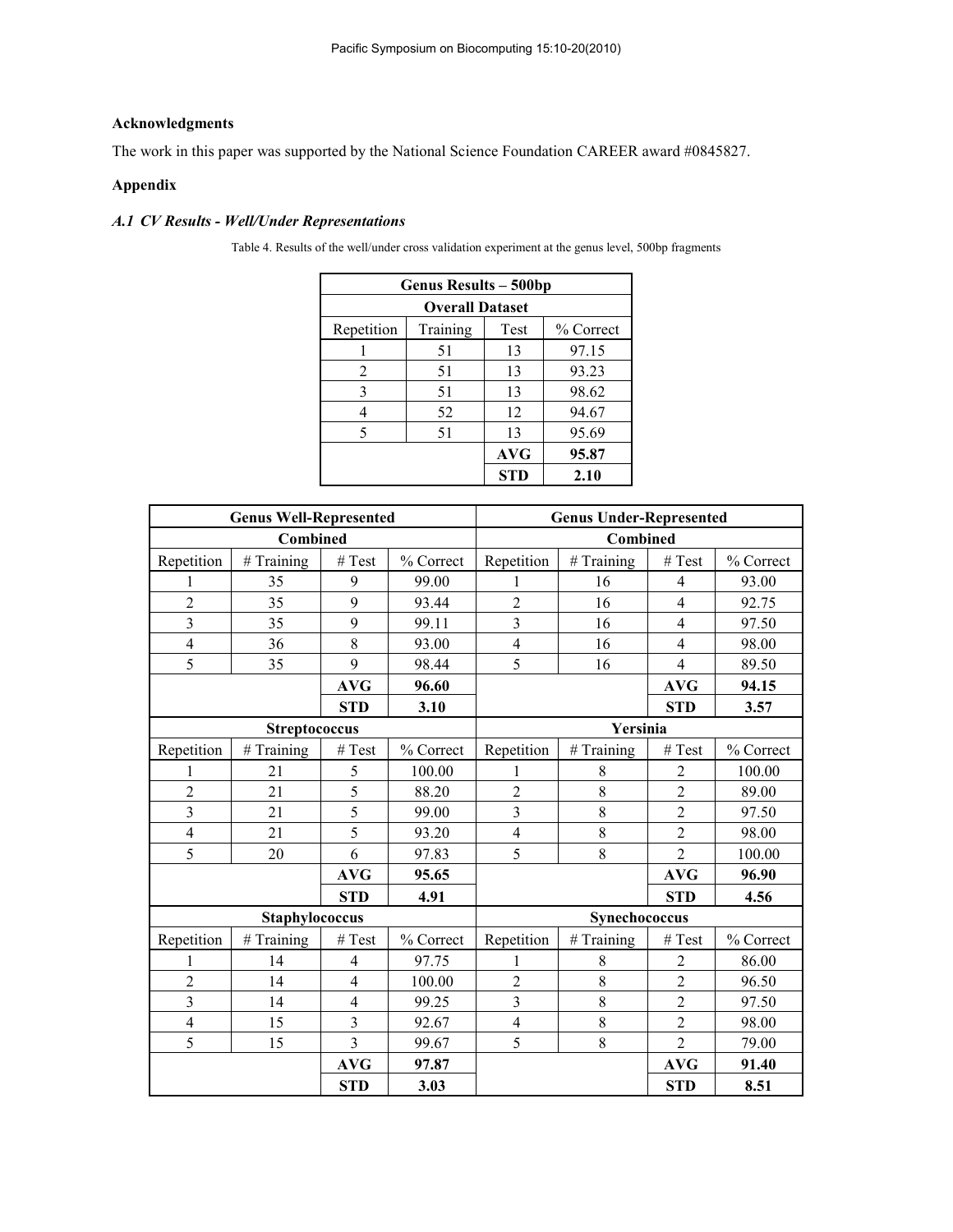| Phyla Results – 500bp                       |     |            |       |  |  |  |  |
|---------------------------------------------|-----|------------|-------|--|--|--|--|
| <b>Overall Dataset</b>                      |     |            |       |  |  |  |  |
| Training<br>% Correct<br>Repetition<br>Test |     |            |       |  |  |  |  |
|                                             | 370 | 93         | 88.51 |  |  |  |  |
| 2                                           | 370 | 93         | 89.94 |  |  |  |  |
| 3                                           | 371 | 92         | 84.05 |  |  |  |  |
| 4                                           | 371 | 92         | 87.62 |  |  |  |  |
| 5                                           | 370 | 93         | 85.94 |  |  |  |  |
|                                             |     | AVG        | 87.21 |  |  |  |  |
|                                             |     | <b>STD</b> | 2.29  |  |  |  |  |

Table 5. Results of the well/under cross validation experiment at the phyla level, 500bp fragments

|                | <b>Phyla Well-Represented</b> |            |             |                    | <b>Phyla Under-Represented</b> |                         |           |  |  |
|----------------|-------------------------------|------------|-------------|--------------------|--------------------------------|-------------------------|-----------|--|--|
|                | Combined                      |            |             |                    | <b>Combined</b>                |                         |           |  |  |
| Repetition     | # Training                    | # Test     | % Correct   | Repetition         | # Training                     | $\#$ Test               | % Correct |  |  |
| 1              | 345                           | 86         | 90.98       | 1                  | 25                             | $\overline{7}$          | 58.14     |  |  |
| $\overline{2}$ | 345                           | 86         | 93.47       | $\overline{2}$     | 25                             | 7                       | 46.57     |  |  |
| $\overline{3}$ | 345                           | 86         | 87.50       | 3                  | 26                             | 6                       | 34.67     |  |  |
| $\overline{4}$ | 345                           | 86         | 89.72       | $\overline{4}$     | 26                             | 6                       | 57.50     |  |  |
| 5              | 344                           | 87         | 88.63       | 5                  | 26                             | 6                       | 46.83     |  |  |
|                |                               | <b>AVG</b> | 90.06       |                    |                                | <b>AVG</b>              | 48.74     |  |  |
|                |                               | <b>STD</b> | 2.30        |                    |                                | <b>STD</b>              | 9.64      |  |  |
| Proteobacteria |                               |            |             | Crenarchaeota      |                                |                         |           |  |  |
| Repetition     | $#$ Training                  | # Test     | $%$ Correct | Repetition         | $#$ Training                   | $\#$ Test               | % Correct |  |  |
| 1              | 252                           | 63         | 91.94       | 1                  | 12                             | $\overline{\mathbf{3}}$ | 50.67     |  |  |
| $\overline{2}$ | 252                           | 63         | 93.29       | $\overline{2}$     | 12                             | $\overline{3}$          | 28.00     |  |  |
| $\overline{3}$ | 252                           | 63         | 91.71       | $\overline{3}$     | 12                             | $\overline{3}$          | 14.67     |  |  |
| $\overline{4}$ | 252                           | 63         | 93.44       | $\overline{4}$     | 12                             | $\overline{3}$          | 36.00     |  |  |
| 5              | 252                           | 63         | 92.97       | 5                  | 12                             | $\overline{3}$          | 54.67     |  |  |
|                |                               | <b>AVG</b> | 92.67       |                    |                                | <b>AVG</b>              | 36.80     |  |  |
|                |                               | <b>STD</b> | 0.79        |                    |                                | <b>STD</b>              | 16.43     |  |  |
|                | <b>Firmicutes</b>             |            |             | <b>Tenericutes</b> |                                |                         |           |  |  |
| Repetition     | $#$ Training                  | # Test     | % Correct   | Repetition         | $#$ Training                   | $\#$ Test               | % Correct |  |  |
| 1              | 93                            | 23         | 88.35       | 1                  | 13                             | $\overline{4}$          | 63.75     |  |  |
| $\overline{2}$ | 93                            | 23         | 93.96       | $\overline{2}$     | 13                             | $\overline{4}$          | 60.50     |  |  |
| $\overline{3}$ | 93                            | 23         | 75.96       | 3                  | 14                             | 3                       | 54.67     |  |  |
| $\overline{4}$ | 93                            | 23         | 79.52       | $\overline{4}$     | 14                             | $\overline{3}$          | 79.00     |  |  |
| 5              | 92                            | 24         | 77.25       | 5                  | 14                             | $\overline{3}$          | 39.00     |  |  |
|                |                               | <b>AVG</b> | 83.01       |                    |                                | <b>AVG</b>              | 59.38     |  |  |
|                |                               | <b>STD</b> | 7.80        |                    |                                | <b>STD</b>              | 14.52     |  |  |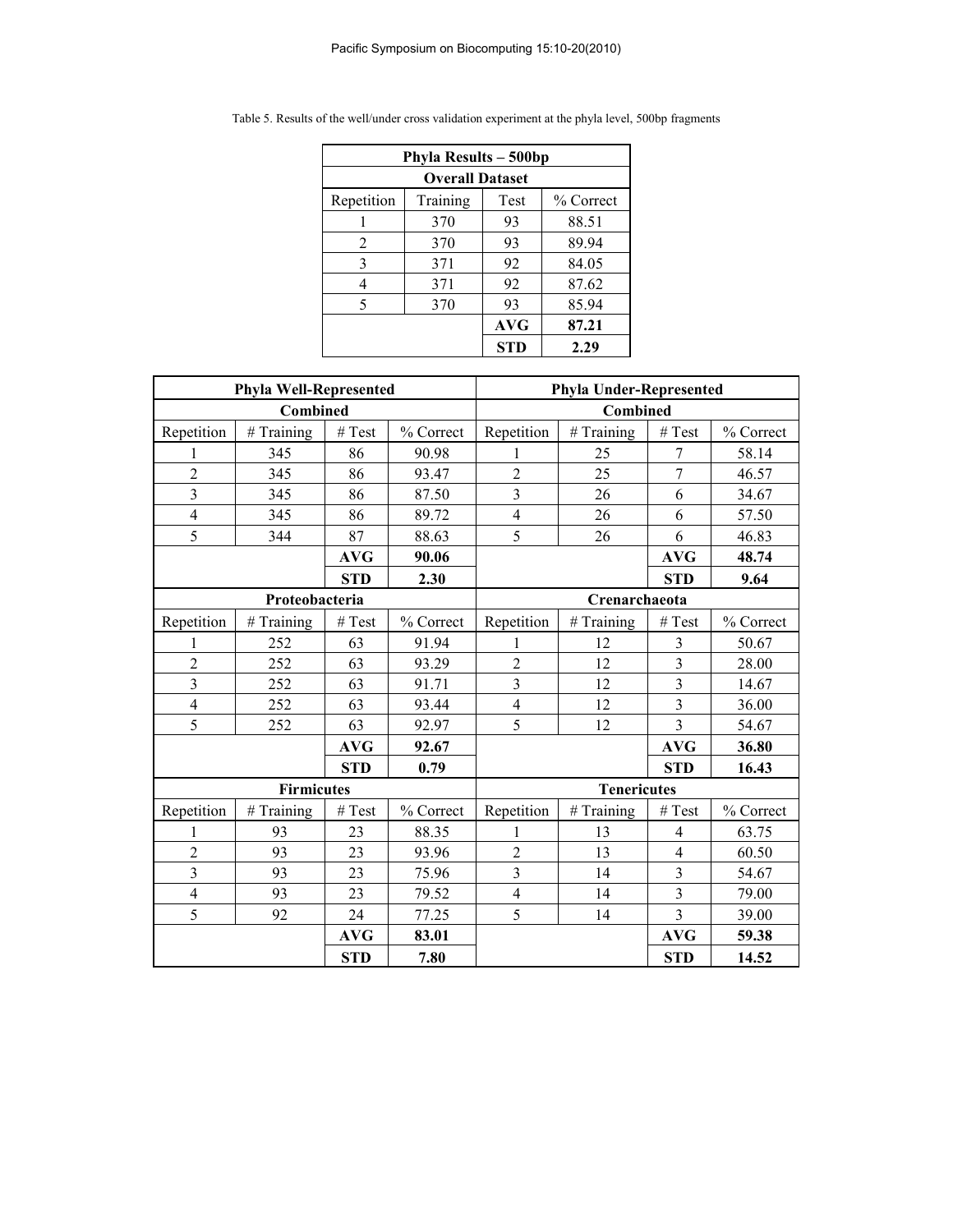# *A.2 CV Results - Equal Representation*

Table 6. Results of the equal-representation cross validation experiment at the phyla level, 500bp fragments

| Phyla Results – 500 bp                         |                        |            |       |  |  |  |  |  |
|------------------------------------------------|------------------------|------------|-------|--|--|--|--|--|
|                                                | <b>Overall Dataset</b> |            |       |  |  |  |  |  |
| Training<br>$\%$ Correct<br>Repetition<br>Test |                        |            |       |  |  |  |  |  |
|                                                | 48                     | 12         | 61.50 |  |  |  |  |  |
| 2                                              | 48                     | 12         | 73.50 |  |  |  |  |  |
| 3                                              | 48                     | 12         | 69.42 |  |  |  |  |  |
|                                                | 48                     | 12         | 52.08 |  |  |  |  |  |
| 5                                              | 48                     | 12         | 62.25 |  |  |  |  |  |
|                                                |                        | <b>AVG</b> | 63.75 |  |  |  |  |  |
|                                                |                        | <b>STD</b> | 8.23  |  |  |  |  |  |

|                | Proteobacteria    |            |             |                    | Crenarchaeota |            |           |  |
|----------------|-------------------|------------|-------------|--------------------|---------------|------------|-----------|--|
| Repetition     | $#$ Training      | # $Test$   | % Correct   | Repetition         | $#$ Training  | # Test     | % Correct |  |
| 1              | 12                | 3          | 72.00       |                    | 12            | 3          | 45.33     |  |
| $\overline{2}$ | 12                | 3          | 91.33       | $\overline{2}$     | 12            | 3          | 71.00     |  |
| 3              | 12                | 3          | 61.67       | 3                  | 12            | 3          | 56.33     |  |
| 4              | 12                | 3          | 58.67       | 4                  | 12            | 3          | 45.33     |  |
| 5              | 12                | 3          | 83.00       | 5                  | 12            | 3          | 49.33     |  |
|                |                   | AVG        | 73.33       |                    |               | <b>AVG</b> | 53.46     |  |
|                |                   | <b>STD</b> | 13.88       |                    |               | <b>STD</b> | 10.78     |  |
|                | <b>Firmicutes</b> |            |             | <b>Tenericutes</b> |               |            |           |  |
| Repetition     | # Training        | # Test     | $%$ Correct | Repetition         | $#$ Training  | # Test     | % Correct |  |
|                | 12                | 3          | 57.00       |                    | 12            | 3          | 71.67     |  |
| $\overline{2}$ | 12                | 3          | 56.33       | 2                  | 12            | 3          | 75.33     |  |
| 3              | 12                | 3          | 80.00       | 3                  | 12            | 3          | 79.67     |  |
| 4              | 12                | 3          | 58.00       | $\overline{4}$     | 12            | 3          | 46.33     |  |
| 5              | 12                | 3          | 56.33       | 5                  | 12            | 3          | 60.33     |  |
|                |                   | AVG        | 61.53       |                    |               | <b>AVG</b> | 66.67     |  |
|                |                   | <b>STD</b> | 10.35       |                    |               | <b>STD</b> | 13.44     |  |

## **References**

- 1. V. Kunin, A. Copeland, A. Lapidus, K. Mavromatis and P. Hugenholtz, *Micro Mol Biol Rev.* **72**, 4 (2008).
- 2. G. Rosen, B. Sokhansanj, R. Polikar, M. Bruns, J. Russell, E. Garbarine, S. Essinger, and N. Yok, *Current Genomics*. **10**, 7 (2009).
- 3. J. Handelsman, Committee on Metagenomics: Challenges and Functional Applications, N. R. Council, Ed. *The National Academies Press, (2007).*
- 4. S. Altschul, W. Gish, W. Miller, E. Myers, and D. Lipman, *J. Mol Biol*. **215**, 3 (1990).
- 5. T. Madden, *The \*CBI Handbook.* Ch. 16, 1-17 (2003).
- 6. J. Venter, K. Remington, J. Heidelberg, A. Halpern, D. Rusch, J. Eisen, D. Wu, I. Paulsen, K. Nelson, W. Nelson, D. Fouts, S. Levy, A. Knap, M. Lomas, K. Nealson, O. White, J. Peterson, J. Hoffman, R. Parsons, H. Tillson, C. Pfannkoch, Y. Rogers, and H. Smith, *Science*. **304**, 5667 (2004).
- 7. M. Tress, D. Cozzetto, A. Tramontano, and A. Valencia, *BMC Bioinformatics*. **7**, 213 (2006).
- 8. L. Koski and G.Golding, *J. Mol Evol.* **52**, 6 (2001).
- 9. A. Andersson, M. Lindberg, H. Jakobsson, F. Backhed, P. Nyren, and L. Engstrand, *PLoS One.* **3**, 7 (2008).